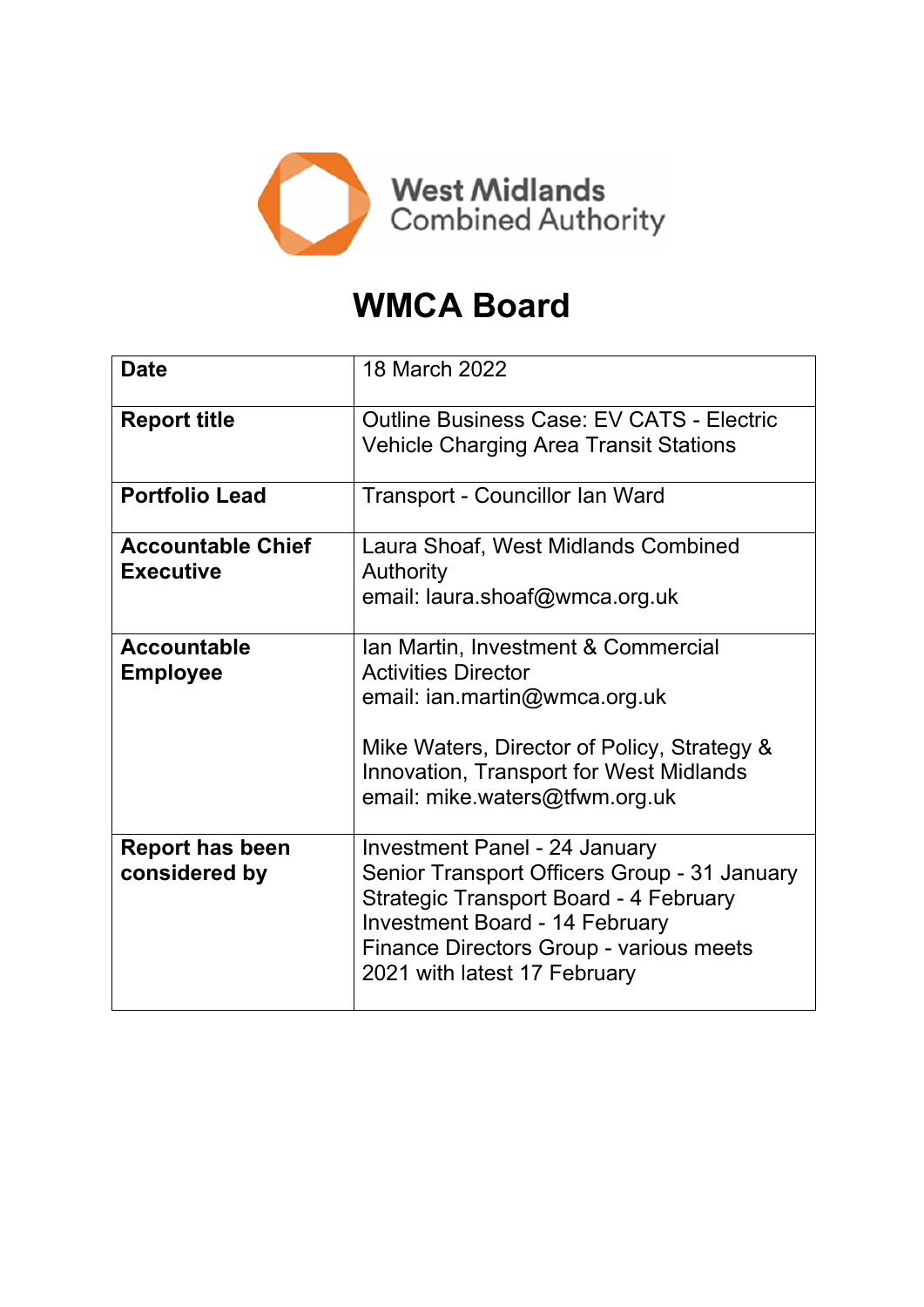# **Recommendations for action or decision:**

#### **WMCA Board is recommended to:**

- (1) Confirm approval of the investment of £14m of City Region Transport Settlement (CRSTS) funds in the EVCATS project, subject WMCA securing Government approval towards the regional CRSTS funding settlement together with appropriate terms and conditions; subject to a separate report at this meeting.
- (2) Approve the investment of £2.2m from the Brownfield Land and Property Investment Fund (BLPDF), as recommended by Investment Board and subject to the overall approval of the CRSTS investment at WMCA Board as indicated above.
- (3) Approve £6.5m from the £14m allocated CRSTS funds and £1.5m from £2.2m BLPDF to be invested at this OBC stage as required for site acquisition, site preparation and ancillary costs, including set up of the Delivery Company ahead of the full investment under the FBC (with the condition as noted above). Noting that the early release of the sums is from the totals at recommendation 1 and 2, not in addition to it.
- (4) Note that subject to the FBC approval at a future date, the WMCA Capital investment of £7.722m is intended to be made from WMCA borrowing.

## **1. Purpose and Background**

- 1.1 The purpose of this paper is to seek approval of the Outline Business Case. Details of this are summarised in a separate report to the Board its private agenda due to the commercial nature of the business case.
- 1.2 The Outline Business Case seeks a non-refundable grant of £14 million from City Region Sustainable Transport Settlement (CRSTS) and £2.2 million from WMCA Brownfield Land and Property Development Fund (BLPDF) to support the creation of ten (10) Electric Vehicle Charging Area Transit Stations (EV CATS). These will comprise of 80 to 100 ultra-rapid 150+kW chargers, with sufficient expansion space to double capacity as the market requires. The project directly supports the central government Net Zero agenda and the WMCA #2041 agenda.
- 1.3 The OBC also requires Public Sector Borrowing by WMCA in the sum of £7.722m. This will not be committed until there is approval of the Full Business Case planned for later in 2022.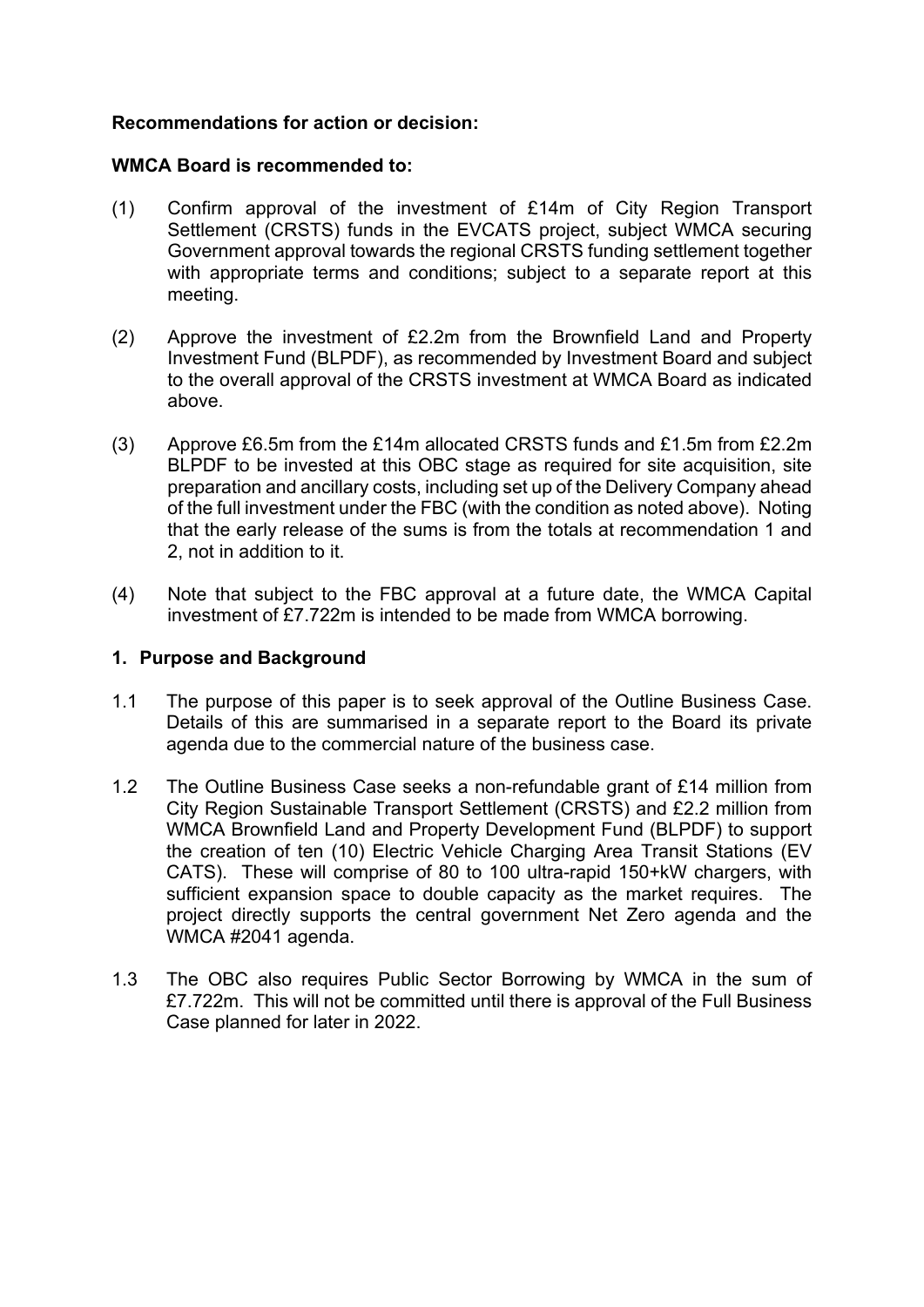1.4 WMCA Board approved the region's EV Strategy in February 2020. The strategy identified four levels of intervention required across the WMCA area summarised in the table below:

|                                | <b>Equipment</b><br>specification | <b>Typical use case</b>                                                                        |
|--------------------------------|-----------------------------------|------------------------------------------------------------------------------------------------|
| Long stay                      | 7kW                               | Residential<br>Workplace<br><b>Hotels</b>                                                      |
| <b>Short stay</b>              | 22-50kW                           | Retail<br>parks and<br>shopping<br>centres<br>Leisure facilities<br><b>Tourist attractions</b> |
| <b>Local hub</b>               | 22-150kW                          | Transport hubs<br>designed<br>specifically for charging<br>and<br>modal interchange            |
| <b>Transit charge stations</b> | 50-350kW                          | (New) Service stations on key<br>major routes around the West<br><b>Midlands</b>               |

- 1.5 Multiple stakeholders play different critical roles in bring this infrastructure forward. It was agreed that Transit Charge Stations should be progressed by the WMCA in a leading role. This OBC is a result of extensive work undertaken in this regard.
- 1.6 Transit Stations are facilities that provide ultra-rapid charging to a variety of users. These include: light goods and van fleets without access to depot charging (or for whom the operating model is for the vans to go home with the operative at night); inter and intra-regional travel; and charging for shared mobility services such as car clubs. Particularly in the short-term, facilities could also accommodate residents who do not have access to off-street charging until local long-stay provision is more ubiquitous. This will help address an equality concern where EVs may be felt to be more out of reach for less affluent households without the benefit of a private drive or for those in higher density living. Perversely some of these households are the ones that might benefit most from the relatively cheaper cost of running an EV vehicle (commercial or private). It is also noted that 30% of households in the West Midlands do not benefit from a drive and therefore home charging is not possible.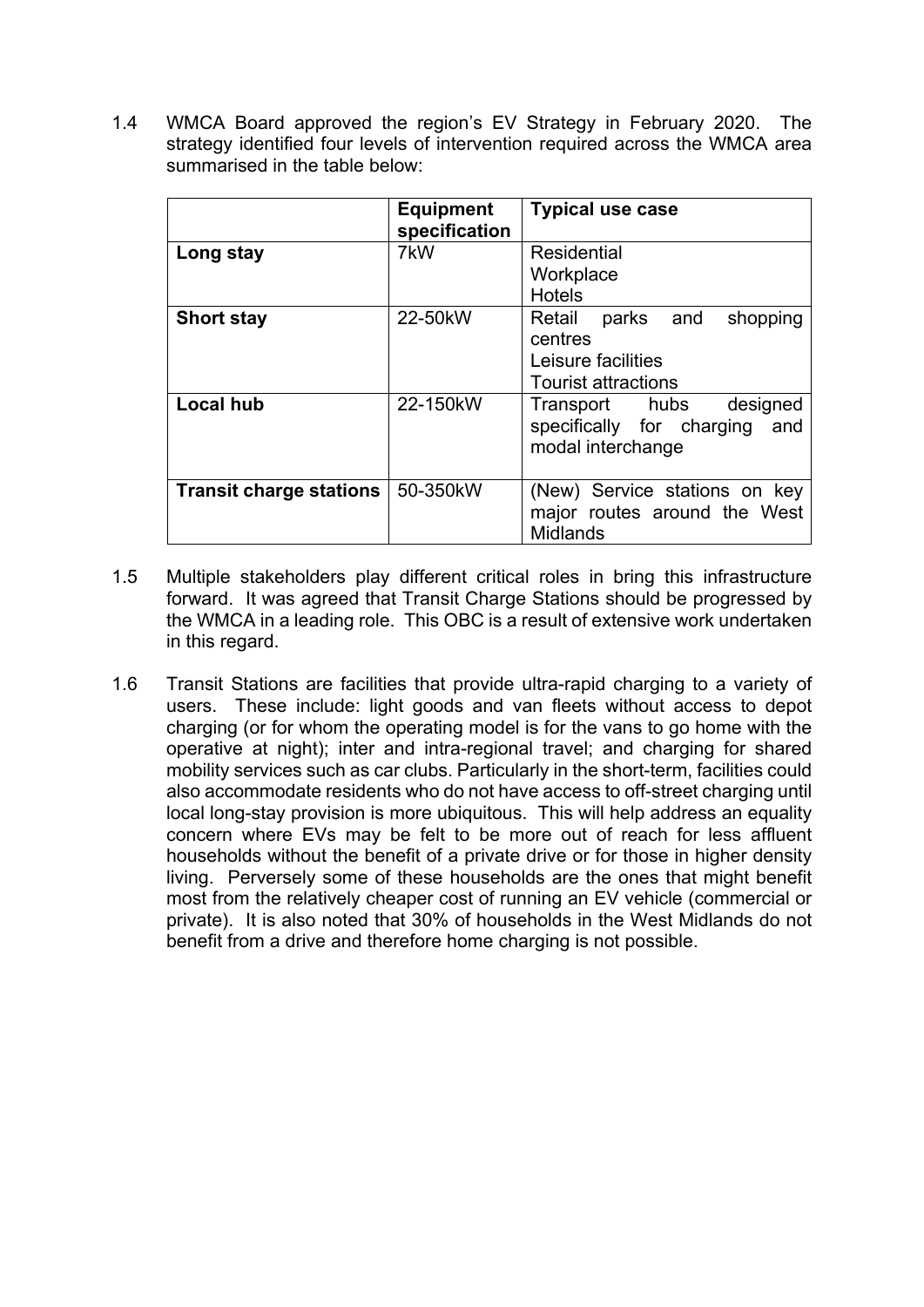# **2. The Need for Transit Stations**

- 2.1 A National Audit Office report in February 2021 stated that the UK will need upwards of 450,000 public chargers by 2030, which is more than 10 times the currently estimated 41,000 public chargers. The West Midlands, with its aboveaverage growth in EV ownership coupled with its geographical location at the heart of the UK's transport network, will see increasing pressure for regional EV public charging infrastructure. Along with local authority actions to address low to mid power chargers, there is a need to intervene and incentivise the establishment of a highly visible and efficient EV public charging infrastructure in the region.
- 2.2 There are economic and air quality benefits associated with faster EV uptake as the region's emissions savings could nearly double by 2030 as compared to delaying the widespread uptake until the mid- to late 2020's. Furthermore, the West Midlands, as a centre of excellence of the automotive industry, is leading the way in the development of many of the technologies that are driving the evolution of the electric vehicle sector. Developing a charging infrastructure to underpin the region's leadership position in the sector to further capitalise on the development of electric vehicle battery and charging technologies will support economic recovery and employment across the region.

# **3. The Vision for Transit Stations**

- 3.1 A Transit Station can be seen as a Petrol Filling Station (PFS) equivalent. The development of these is in their infancy with the growth of EV vehicles not yet supporting their financial viability in all but a small number of locations. Whilst they take slightly different forms, the concept of a small retail outlet, canopy and with petrol pumps replaced by charging points is emerging as a model solution in Europe.
- 3.2 The proposal outlines the creation of a network of 10 ultra-rapid EV CATS stations strategically located on the Key Route Network, with an aim to provide access across an area of 3.5 miles radius subject to land availability, and thereby cover 90% of the West Midlands residents and business. Each EV CATS will have a minimum of 10 charging points delivering an ultra-rapid charge and also have future expansion space.
- 3.3 The EV CATS project will utilise ultra-rapid chargers with a minimum 150kW of power capable of providing a top-up range  $\sim$  100 miles in 20 to 30 min will meet the needs of these users. As a comparison charging hubs usually use c.22kW to 50 kW units equating to the same range in 1.25 to 3 hours.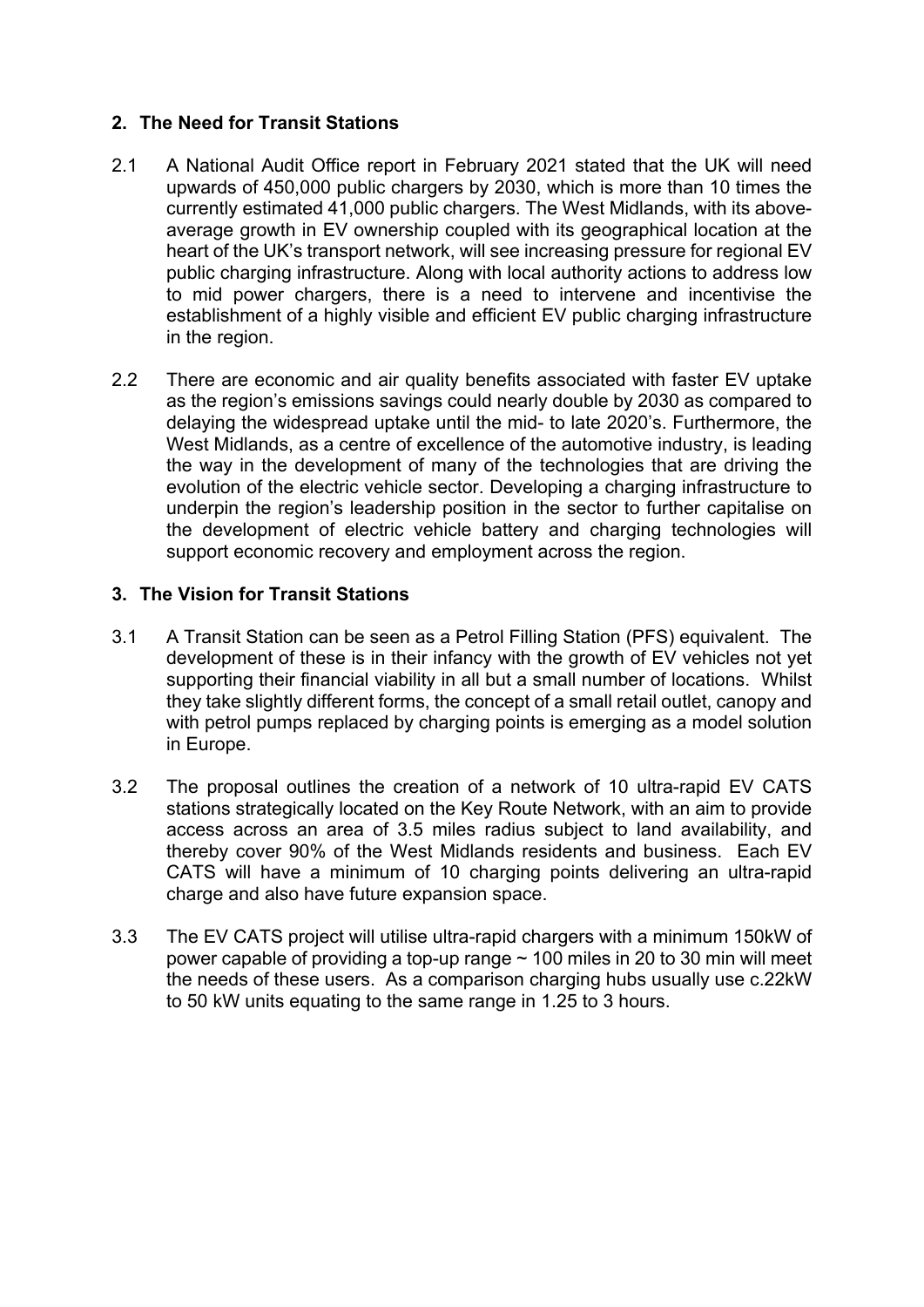3.4 The EV charging private sector is developing rapidly. However, it is still 4 to 5 years away from becoming a truly financially sound investment for private developers at the scale necessary to provide the required motivation for the public and fleets to make the change to EVs. There is a need for the public sector to intervene to meet requirements during these years where market failures will not meet the growing demand. One of the intents of the project is to secure locations that will catalyse the EV market and protect them from the land-grab practices taking place in the sector. These practices tend to manifest as cherry picking of strong locations which can then be served by inadequate or limited facilities, thus supressing the rate of build-out of quality infrastructure and preventing the creation of a quality network.

# **4. The Importance of a Charging Spine**

- 4.1 The fact that these facilities will form a network will lead to the greatest benefits. One or two locations alone will not enable a fleet operating across the West Midlands to switch from ICE to EV. Operators need to ensure that whether the driver is in Wolverhampton, Coventry or anywhere else, they do not have excessive downtime whilst charging. Logistics companies are acutely aware of this and will be encouraged to switch to EV's if this concern can be mitigated.
- 4.2 These types of Transit Stations are unlikely to appear in the West Midlands in the short term through private sector investment alone without public incentives. When they do, they will favour prime areas with high EV ownership and high passing trade (e.g. business parks where visitors have driven long journeys and are likely to have an EV or near motorway junctions). A pan regional comprehensive charging spine network would not be available for some years.
- 4.3 Under the EVCATS proposal Operators would be required to bid to operate more than one station in each released tranche of sites. This will avoid cherry picking the best locations and allow development of the network and for all across the region to benefit at roughly the same time.

# **5. The EV CATS Investment Model**

- 5.1 A financial model has been produced, tested and independently reviewed. It utilises public funds as patient capital and has the potential to recover this investment over time. The investment is 50% of the Transit Station cost with 50% provided by a Private Sector investor. The Charge Point Operator pays for the chargers.
- 5.2 There are prioritised returns to the Private investor which are sufficient to provide enough reward for the risk they are taking. This will encourage investment in Transit Stations now, as opposed to waiting until a future point when demand is greater by virtue of more EV's being on the road.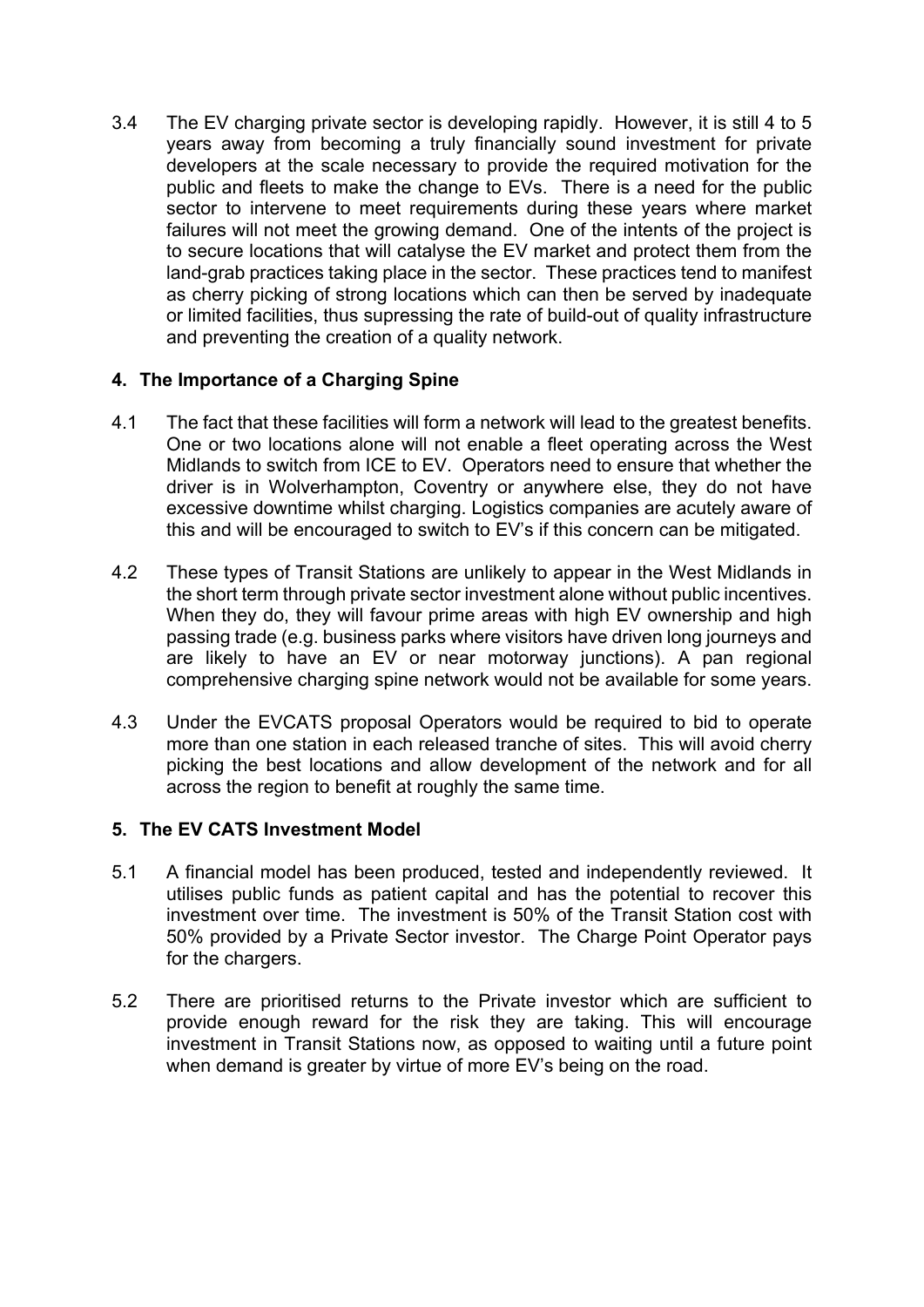5.3 The public/ private vehicle will own the Transit Stations and lease them for 20 years to the Charge Point Operator. Leveraging in private sector capital and expertise means the public funds go further. There is also the potential to recover part, or likely all of the funds at a future point and recycle these to other public projects.

# **6. Delivery**

- 6.1 There are several steps to take to deliver the project and this will require investment at the OBC stage and further investment following the FBC approval. The project will be led by a team with extensive commercial property development experience, supported by TfWM EV specialists and a steering group of Local Authority colleagues with experience of EV infrastructure delivery.
- 6.2 Investment at the OBC stage would be abortive if the FBC was not approved due to an inability to deliver the commercial elements of the project. However, the WMCA is undertaking soft market testing with potential Investors for the DelCo and charge point operators for the OpCo. At this stage interest has been extremely positive.
- 6.3 The risk of abortive expenditure is further mitigated as the greater proportion of the investment at OBC stage would be in securing prime roadside sites in the West Midlands. Criteria for site selection based on the key metrics drawn from the commercial and economic elements of the business case have been developed. If sites are acquired but then must be disposed of, the investment will be largely or wholly recovered.
- 6.4 Key to securing the private investor to the DelCo and the private OpCo is having land available. Without this the investment prospect is not tangible to private investors. Unfortunately, engagement with Local Authorities and through One Public Estate has not identified existing public assets matching the requirements and therefore acquisitions are required. However, the search for suitable public assets will be refreshed in parallel for commercial site search.
- 6.5 The project would through the WMCA acquire up to 5 sites at their market price and (subject to valuation) remediate if necessary these ahead of the FBC.
- 6.6 Detailed cost estimates and market assessment at OBC stage show that this will require £8m (land plus remediation plus acquisition fees plus some OpEx). This cost comprises £6.5m from the total £14m indicatively allocated with the CRSTS programme and £1.5m from the £2.2m BLPDF funding. Any further expenditure above £8m or from WMCA borrowing would be incurred only following FBC approval and once commercial partners have been secured.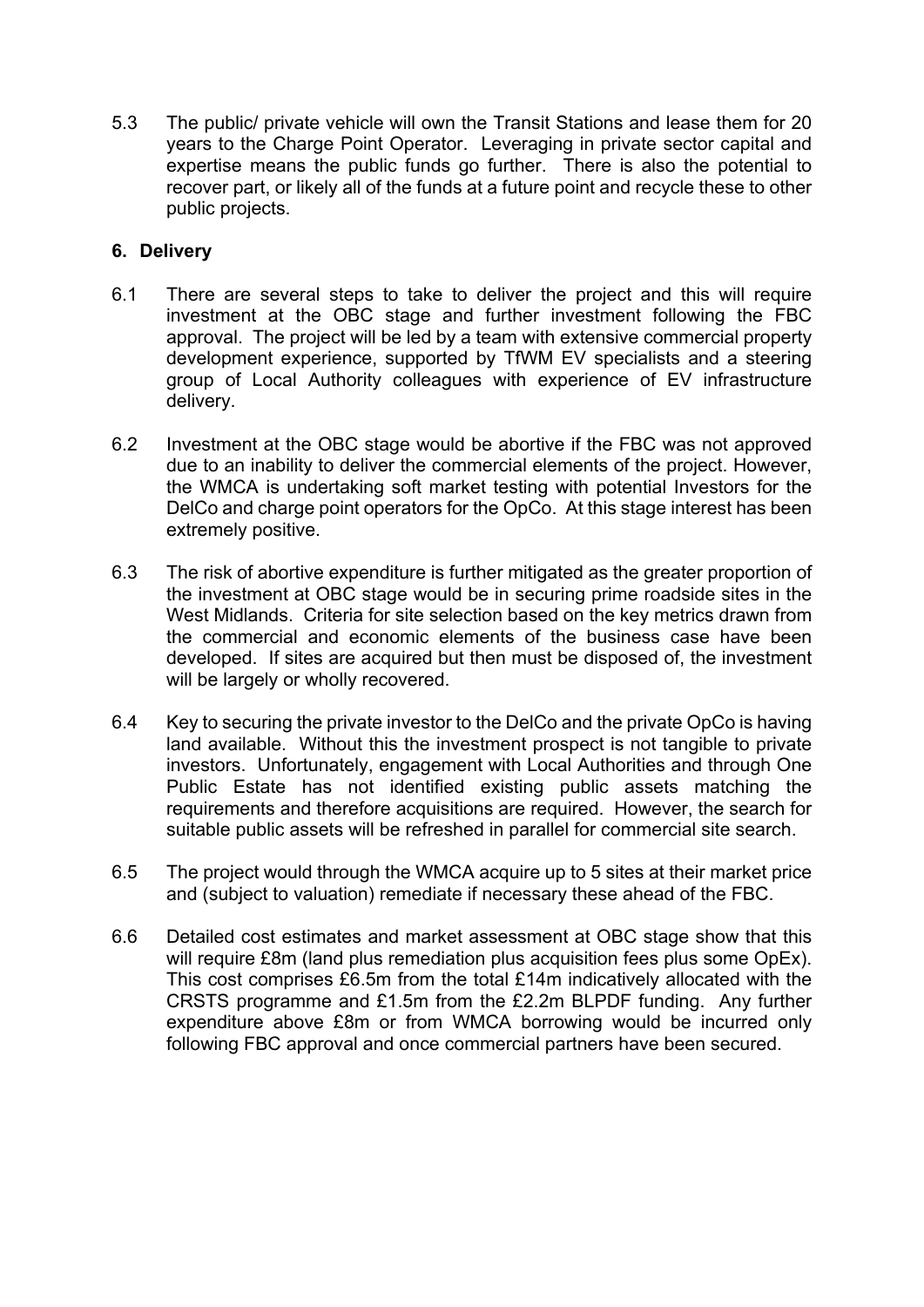- 6.7 TfWM has been working with Local Authorities though an EV Working Group to understand where in the regional supply chain existing activity to increase EV re-fuelling infrastructure can be increased. Currently there is a mixed picture as many of mainstream Charge Point Operators (who provide and operate the physical equipment the vehicle is plugged into) are national entities and many have global financial backing. However, much of the activity to plan, install and maintain infrastructure is being sourced within the region. The selection of a DelCo partner will need to ensure the commercial viability as a priority, but further work will also be done to understand and to seek to stimulate the local supply chain. Prospective partners will be asked to set out how they can demonstrate benefit to the local supply chain for equipment manufacture, operation, and maintenance. Examples of local supply chain activity currently being used by Local Authorities to bring forward EV re-fuelling infrastructure include:
	- Electric grid connections (companies based in Birmingham and Tipton)
	- Highways & civils work (Direct Labour Organisations and Birmingham based contractors)
	- Modelling and planning tools (Birmingham based data consultancy)
	- Signage (Warwickshire based supplier)
	- EV journey planning & parking reservation tool (Birmingham based SME/Start-up)

# **7. Benefits**

- 7.1 There are benefits delivered for both the CRSTS funding and BLPDF. These are detailed in the OBC. The BCR ranges from a low of 1.5 to 3.17 dependent upon methodology of calculation and what wider benefits are included. In terms of value to the public purse the leverage rate of private sector investment is significant higher then typically achieved though investment transport infrastructure.
- 7.2 CRSTS benefits total an estimated £65m, including the bulk of this from Carbon Reduction and Nox Impact for which benefits total £45m.
- 7.3 Brownfield Land and Property Development Fund (BLPDF) benefits will be the remediation and preparation of land for development. The investment will deliver a minimum of 5 acres of land remediated at a cost of £440k per acre.
- 7.4 There are many other valuable but unquantifiable benefits that will flow from the project and these are stated in the full OBC and include:
	- Increase in EV take-up due to highly visible charging infrastructure.
	- Reduced risk of prime sites being acquired and held sterile until commercially viable and thus holding back EV Infrastructure development or "ransomed" to the public sector.
	- Reduced health problems as a result of better air quality.
	- Ameliorating the inevitable risk that a purely independent commercial and market led provision of ultra-fast EV charging will leave some key areas of the region without the benefit of these facilities for many years to come.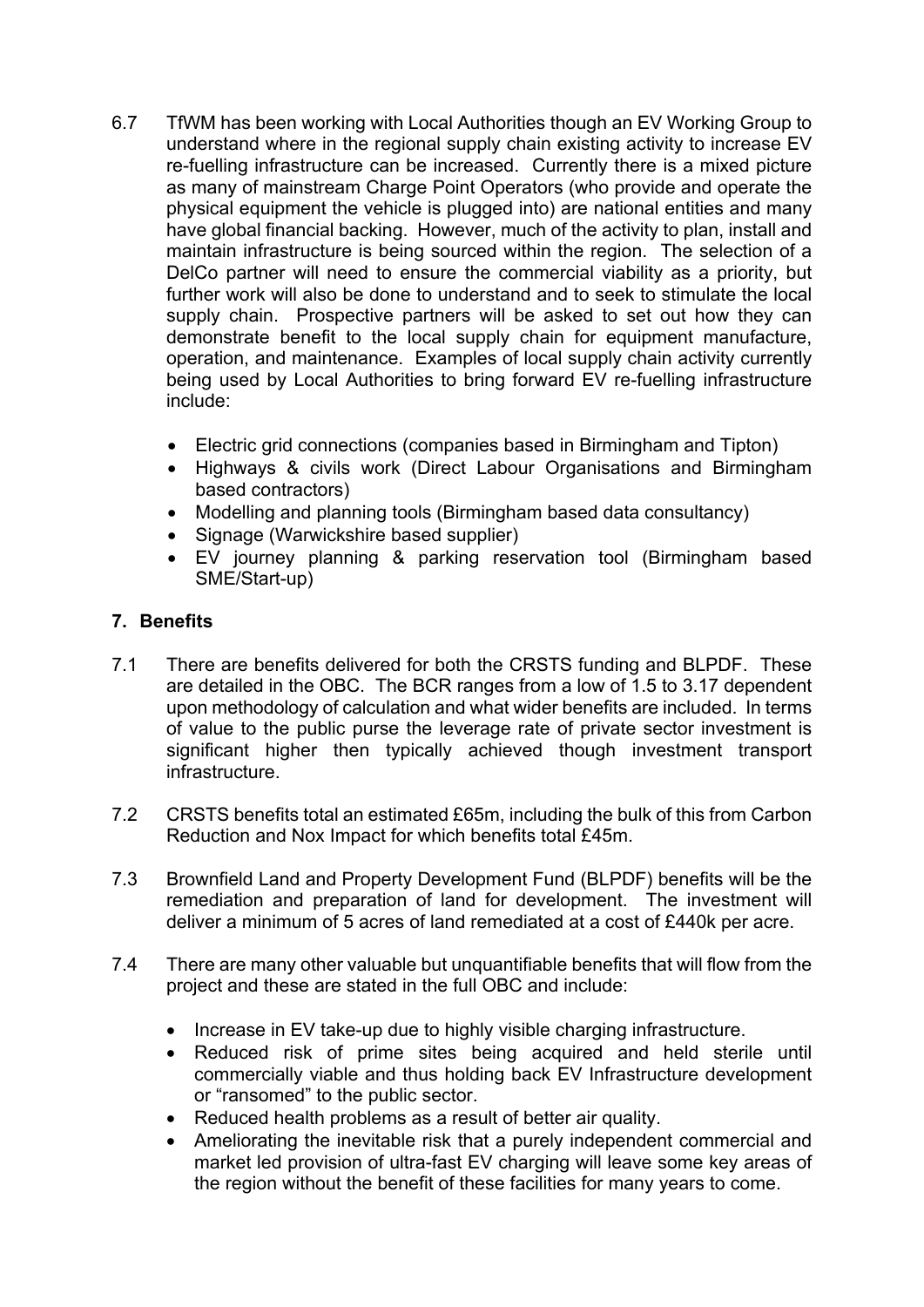Demonstrable support for an initiative allied to the automotive industry that is so important in the West Midlands.

# **8. Funding**

- 8.1 As considered above the request is to approve, subject to Full Business Case approval, the £14m CRSTS and the £2.2m BLPDF allocation, with an element of borrowing undertaken by WMCA to meet the full funding required. At this stage of OBC approval as considered at the WMCA Investment Board only £8m (comprising £6.5m of CRSTS and £1.5m of BLPDF) would be drawn down.
- 8.2 There is a necessity to commit expenditure at the OBC stage, however, this can be wholly or largely recovered if the FBC is not proven following commercial engagement. The recovery of CRSTS expenditure would be prioritised and in the event of it being necessary to liquidate acquired assets it is considered low risk that this would not be achieved. Expenditure beyond £8m would not occur until the FBC is approved.

# 8.3 Funding Sources

| <b>CRSTS</b>                    | £14,000,000 |
|---------------------------------|-------------|
| <b>BLPDF</b>                    | £2,200,000  |
| <b>WMCA Capital (Borrowing)</b> | £7,722,440  |
| <b>TOTAL</b>                    | £23,922,440 |

8.4 Note that the WMCA Capital would be in the form of patient capital funded through borrowing and ultimately recovered over the life of the investment through the commercial model.

## **9. Financial Comments**

- 9.1 The financial implications are set out in the report with further detail concerning the commercially sensitive aspects of the business case provided in the associated report for the private agenda.
- 9.2 The Finance Directors of the WMCA constituent Authorities have been fully engaged in the development of the business case and support the recommendations.
- 9.3 Release of the CRSTS element of the funding for this OBC stage is entirely contingent on the release of the wider programme funds from HMG and the WMCA Board agreeing the separately presented paper on this programme.

## **10. Legal Implications**

10.1 WMCA support services including Legal, Procurement and Governance have been involved in developing the project and will continue to support any Legal, Procurement and ARAC considerations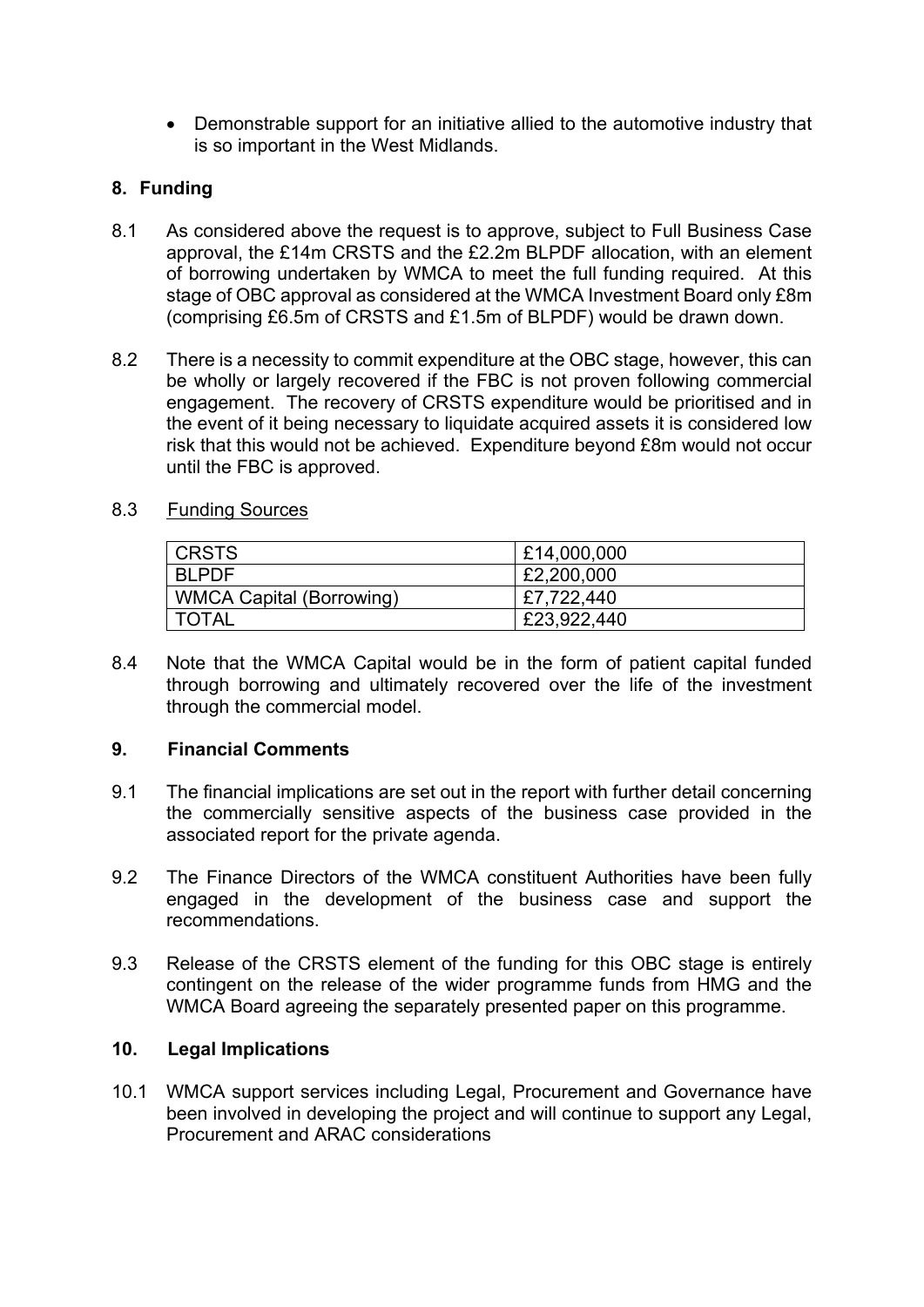- 10.2 The project will involve the various essential legal agreements including the creation of a public-private entity to hold ownership of the transit stations and contractual relationships with the operator of these.
- 10.3 The legal implications concerning the commercially sensitive aspects of the business case are set out further in the associated report for the private agenda.
- 10.4 An external law firm Pinsent Mason have been engaged to review the necessary structures and have confirmed these can be accommodated. The budget plan includes provision for engaging further external legal expertise to set up implement these (subject to Full Business Case approval).
- 10.5 Section 113A(1)(a) of the Local Democracy, Economic Development and Construction Act 2009 gives WMCA a power of competence appropriate for the purposes of carrying-out any of its functions. Part 4 of The West Midlands Combined Authority Order 2016 (2016 No 653) confers that the functions relating to any economic development and regeneration in the constituent councils are exercisable by WMCA.

# **11. Equalities Implications**

11.1 The EVCATS will have open access to all members of the public.

## **12. Inclusive Growth Implications**

12.1 The creation of ten EV CATS has largely positive implications across several dimensions of the Inclusive Growth Framework, specifically Climate Resilience, Connected Communities and Inclusive Economy. These are as follows:

## **Climate Resilience**

12.2 Access to public fast charging is an inhibitor of the transition to electric vehicles, and the Transit Stations are a key element of reshaping our infrastructure to enable this. However, it will be critical to consider another important shift alongside this – the shift away from ownership of vehicles towards sharing them (for example, in car clubs). The step-change created by the introduction of these Transit Stations may create new economic opportunities for increasing sharing capability, in a way which could accrue to localities in general and to the social economy.

## **Connected Communities**

12.3 The creation of Transit Stations ultimately gives electric vehicle users of the present and future the sort of infrastructure that is widely available to people who use petrol vehicles. This is a critical component of future mobility, and ultimately tests a model which could be used extensively to meet this challenge both regionally and nationally.